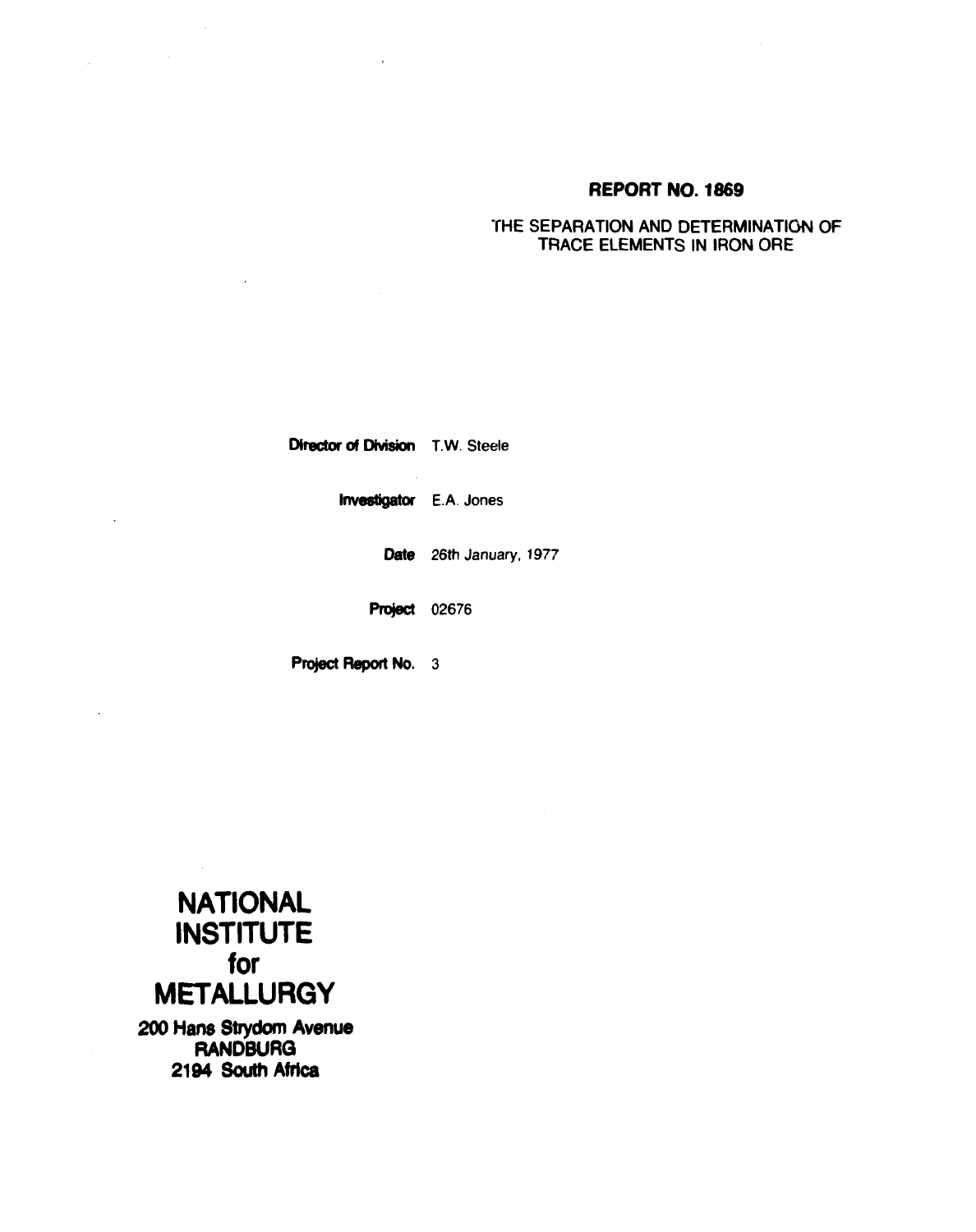

Ù

# **NATIONAL INSTITUTE FOR METALLURGY**

**Report No. 1869** 

# **THE SEPARATION AND DETERMINATION OF TRACE ELEMENTS IN IRON ORE**

**26th January, 1977** 

**Investigator: E.A. Jones** 

**ISBN 0 86999 360 7** 

 $\mathbf{r}$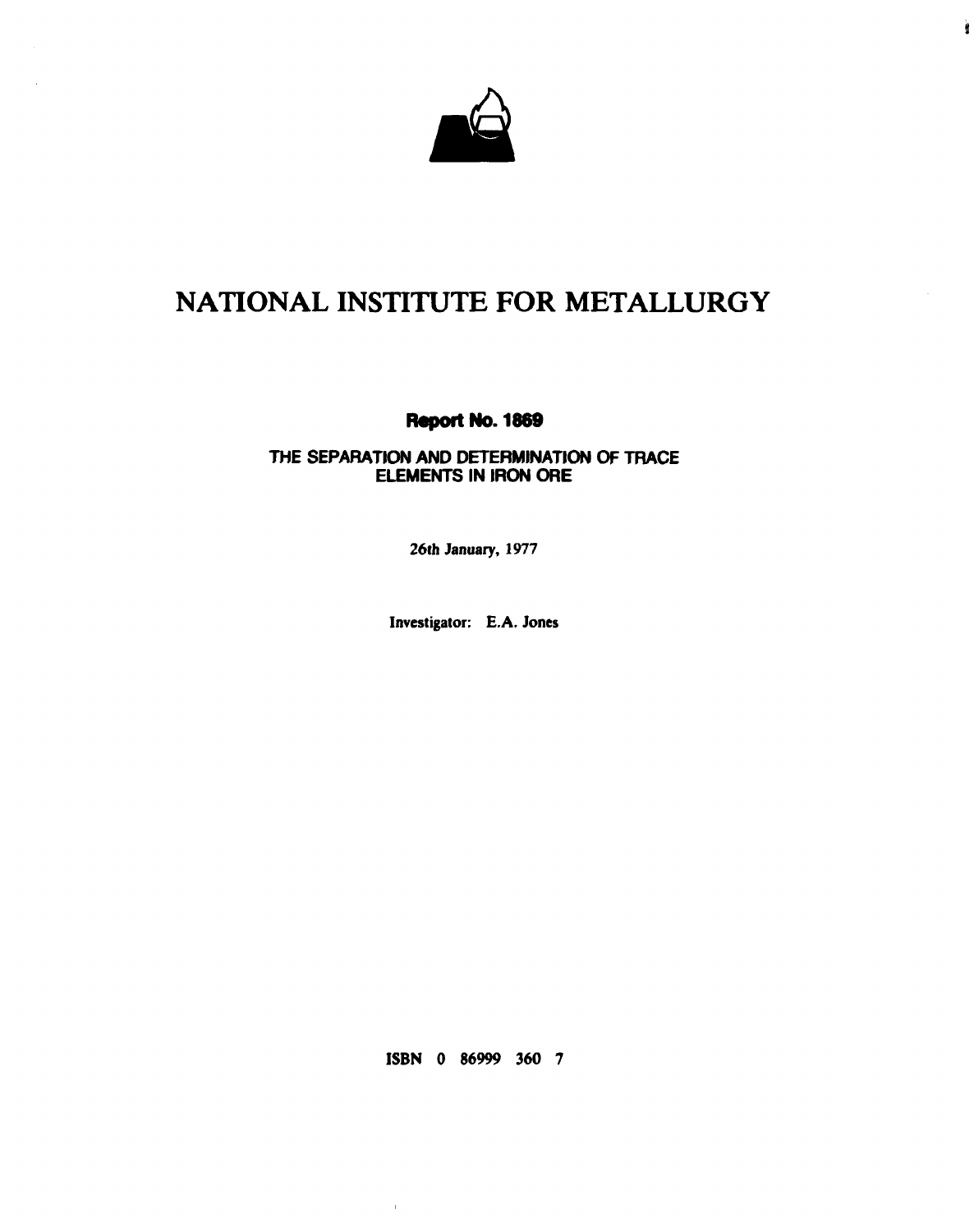# **SYNOPSIS**

ý

**The separation, concentration, and determination of trace elements in iron ores is described. After the sample has been dissolved, the iron is separated by liquid-liquid extraction with a liquid cation-exchanger, di-(2-ethylhexyl) phosphoric acid. The trace elements aluminium, cadmium, calcium, chromium, cobalt, copper, lead, magnesium, manganese, mercury, potassium, sodium, vanadium, and zinc are determined in the aqueous phase by atomic-absorption spectrophotometry.** 

# **SAMEVATTING**

**Die skeiding, konsentrasie en bepaling van spoorelemente in ysterertse word beskryf. Nadat die monster opgelos is, word die yster deur vloeistof-vloeistofekstraksie met 'n vloeistofkatioonuitruiler, di-(2-etielheksiel)-fosforsuur geskei. Die spoorelemente aluminium, chroom, kadmium, kalium, kalsium, kobalt, koper, kwik, lood, magnesium, mangaan, natrium, sink en vanadium word in die waterige fase deur atoomabsorpsiespektrofotometrie bepaal.**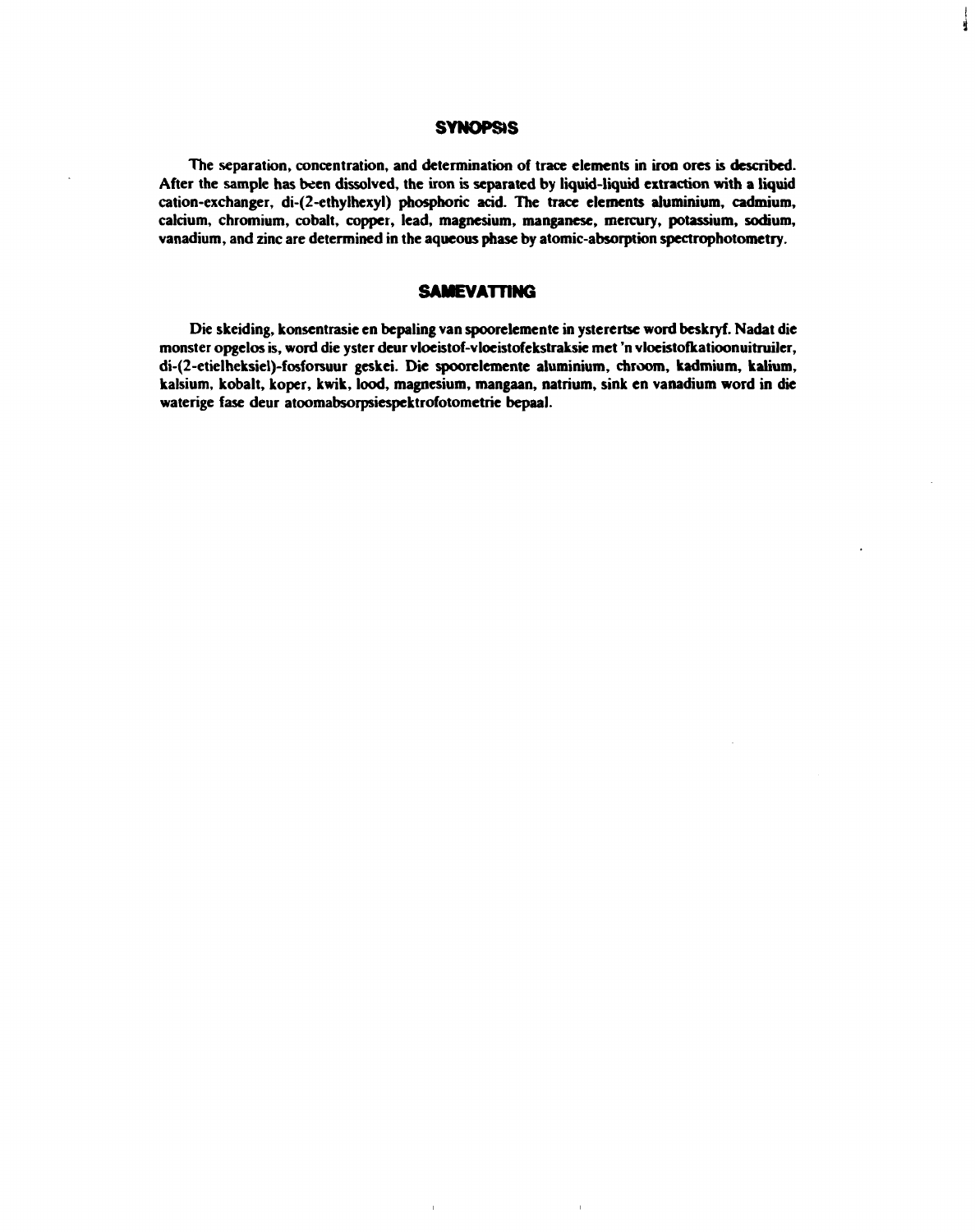# **CONTENTS**

ヽ

J.

|                                                                                         | 1              |
|-----------------------------------------------------------------------------------------|----------------|
|                                                                                         | 1              |
| 2.2. REAGENTS                                                                           | 1              |
|                                                                                         | $\overline{2}$ |
|                                                                                         | $\overline{2}$ |
|                                                                                         | $\overline{c}$ |
|                                                                                         | $\overline{c}$ |
|                                                                                         | $\overline{2}$ |
|                                                                                         | $\overline{2}$ |
|                                                                                         | $\overline{c}$ |
|                                                                                         | $\overline{2}$ |
| 2.6. INTERFERENCE EFFECTS OF IRON ON MEASUREMENT BY ATOMIC-                             |                |
| ABSORPTION SPECTROPHOTOMETRY                                                            | 3              |
| 2.7. LIMITS OF DETERMINATION AND PRECISION OF MEASUREMENT                               | 4              |
|                                                                                         | 4              |
|                                                                                         | 5              |
|                                                                                         | 5              |
|                                                                                         | 1              |
| Table 2 Effect of residual iron on determination of trace elements by atomic-absorption |                |
|                                                                                         | 3              |
| Table 3 Limits of determination of elements in the equivalent of 1 g of sample          | 4              |
|                                                                                         | 5              |

# **LIST OF ILLUSTRATIONS**

| <b>Figure</b> | 1 Effect of time of shaking on extraction of iron                                         | 6  |
|---------------|-------------------------------------------------------------------------------------------|----|
| <b>Figure</b> | 2 Effect of molarities of hydrochloric, sulphuric, and nitric acids on extraction of iron | 7  |
| Figure        | 3 Effect of concentration of DEHP on extraction of iron                                   | 8  |
| <b>Figure</b> | 4 Effect of phase ratio on extraction of iron                                             | 8  |
| <b>Figure</b> | 5 Effect of molarity of hydrochloric acid on extraction of aluminium, cobalt, mercury,    |    |
|               |                                                                                           | 9  |
| <b>Figure</b> | 6 Effect of molarity of hydrochloric acid on extraction of chromium, copper, lead, and    |    |
|               |                                                                                           | 10 |
| <b>Figure</b> | 7 Effect of molarity of hydrochloric acid on extraction of cadmium, calcium, mag-         |    |
|               |                                                                                           | 10 |
| Figure        | 8 Effect of molarity of nitric acid on extraction of aluminium, magnesium, vanadium,      |    |
|               |                                                                                           | 11 |
| <b>Figure</b> | 9 Effect of molarity of sulphuric acid on extraction of aluminium, mercury, vanadium,     |    |
|               |                                                                                           | 12 |
|               | Figure 10 Effect of molarity of sulphuric acid on extraction of manganese, potassium, and |    |
|               |                                                                                           | 13 |
|               | Appendix Separation and determination of trace elements in iron ores                      | 14 |
|               |                                                                                           | 14 |
|               | Table I-2 Concentrations of aluminium, cadmium, calcium, copper, magnesium, sodium,       |    |
|               |                                                                                           | 16 |
|               | Table 1-3 Concentrations of chromium, cobalt, lead, manganese, nickel, and potassium      | 16 |

 $\bar{1}$ 

þ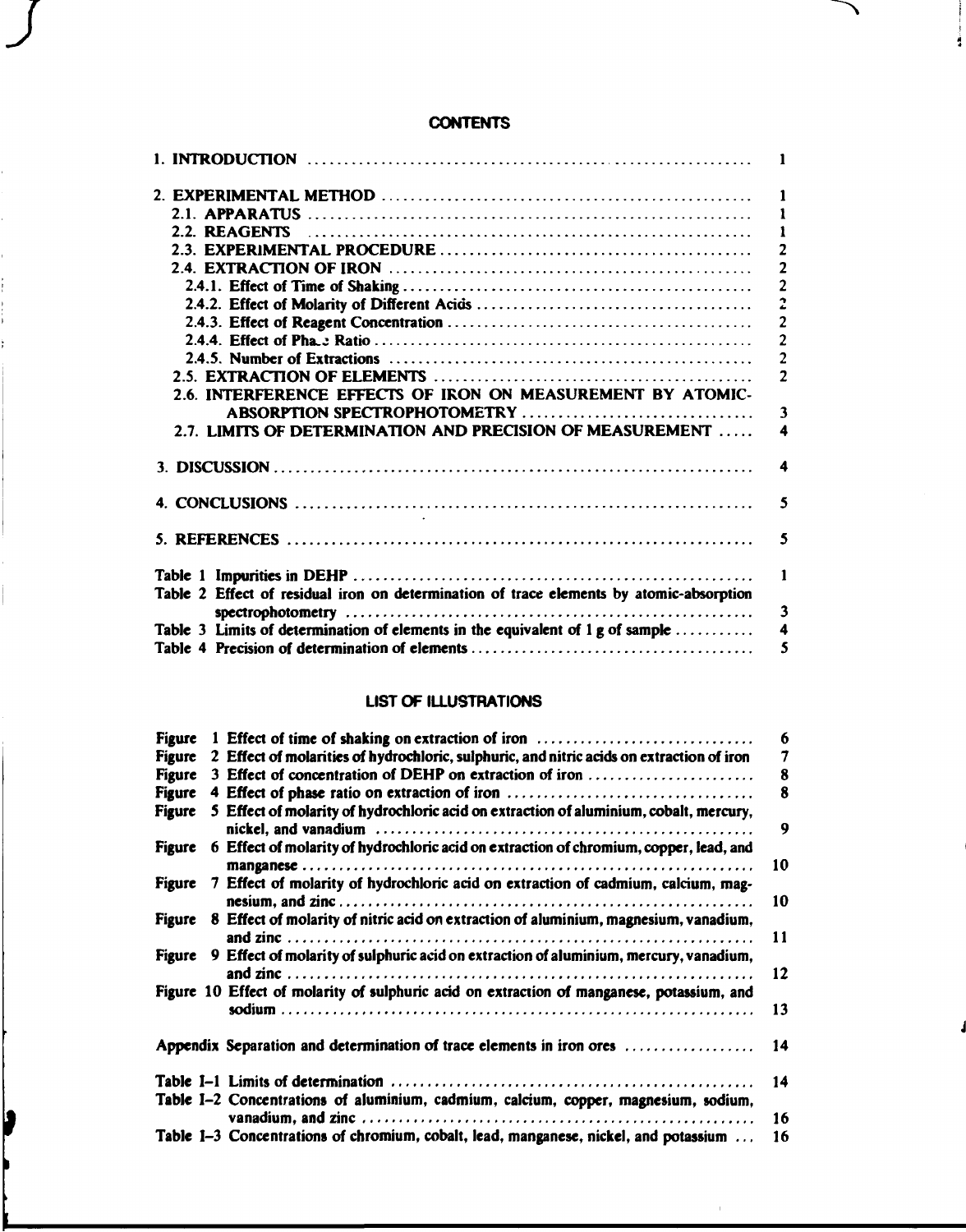### **1. INTRODUCTION**

**In previous determinations of trace elements in iron ores by a suitable analytical technique, i.e., atomic-absorption spectrophotometry or induction-coupled plasma, it was necessary to remove most of the iron, since it causes interferences. The lower salt content of the resulting sample solutions facilitated concentration of the trace elements, and lower limits of determination were achieved than are possible with direct measurement. Ross and White' carried out preliminary investigations on the liquid-liquid extraction of metal ions using a liquid ion-exchanger. di-(2-ethylhexyl) phosphoric acid (DEHP) in cyclohexane. They established the extraction of certain metals in 0.1 M hydrochloric acid solutions and reported that extraction decreased with increasing acid molarity. Chromium and tin**  required additional shaking time to reach equilibrium. Alian and Haggag<sup>2</sup> used DEHP to separate **antimony(HI) and antimony(V). Distribution-coefficient values for the elements of the periodic table, when a 50 per cent solution of DEHP in toluene was used, were reported by the Japanese Atomic Energy Research Institute (Jaeri)'. Examination of these distribution-coefficient values indicated that the elements of interest, i.e., aluminium, cadmium, calcium, chromium, cobalt, copper, lead, magnesium, manganese, mercury, nickel, potassium, sodium, vanadium, and zinc. could\* be separated under suitable conditions from large quantities of iron in hydrochloric acid solutions, by extraction of the iron matrix. Titanium is extracted with the iron.** 

*i* 

**For practical application of this procedure, it is necessary to evaluate more fully the following factors: time of shaking, percentage extraction of iron and trace elements at different acid molarities, reagent concentration, phase ratio, and number of extractions. Further factors for investigation include the reduction of the volume of the solution for analysis and the consequent effect of residual iron on trace determinations, and, from a more general point of view, the extraction of iron and trace elements from solutions of nitric acid and sulphuric acid.** 

**In this investigation, an attempt is made to find, in a limited time, a procedure that will yield values for trace elements in iron ores accurate enough to be used to confirm the values obtained by other procedures.** 

### **2. EXPERIMENTAL METHOD**

#### **2.1. Apparatus**

**Varian Techtron Model AA5 atomic-absorption spectrophotometer using Varian Techtron hollow-cathode lamps.** 

#### **2.2. Reagents**

**Merck Analar-grade hydrochloric, nitric, and sulphuric acids were used. Water that had been distilled three times was used for all solutions and for rinsing of apparatus. The DEHP and Analar-grade toluene were supplied by B.D.H. As the DEHP contained varying amounts of certain elements, a 50 per cent solution of DEHP in toluene was washed by shaking three times with an equal volume of 1M hydrochloric acid. The concentrations of trace-element impurities found in DEHP are shown in Table 1. Three washes were required to remove magnesium, copper, sodium, potassium, zinc, and most of the aluminium.** 

#### **TABLE 1**

| Element | Impurity concentration Number of washes<br>p.p.m. | required |
|---------|---------------------------------------------------|----------|
| Al      | 0,75                                              |          |
| Mn      | 0,3                                               |          |
| Hg      | 7                                                 |          |
| Pb      | 0,25                                              |          |
| Zn      |                                                   |          |
| Cu      | >5                                                |          |
| Ca      | >5                                                |          |
| Mg      | >5                                                |          |
| Na      | >5                                                |          |
| ĸ       | >5                                                |          |

**1** 

### *Impurities in DEHP*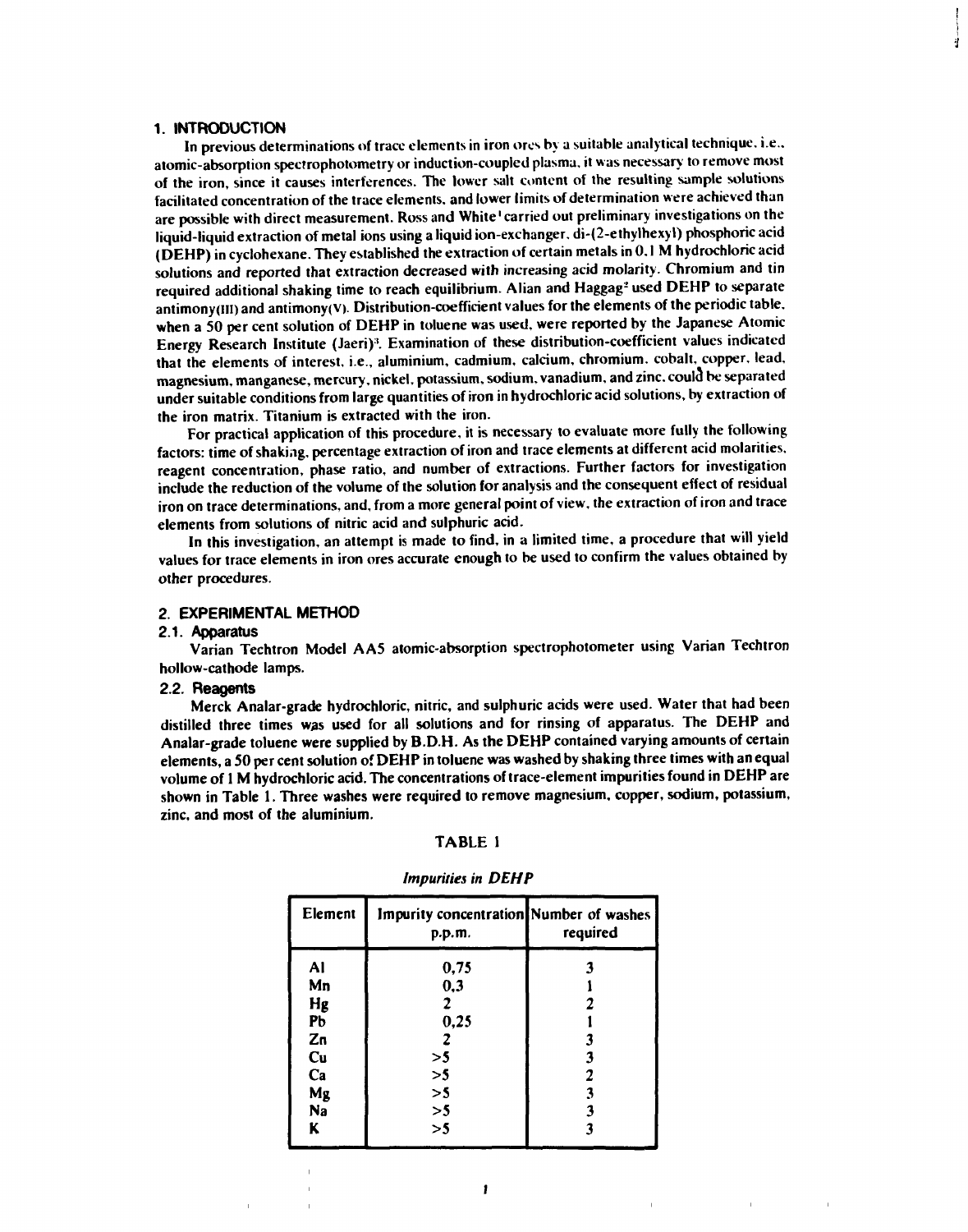4

#### **2.3. Experimental Procedure**

**The sample of 1 g of iron (66 per cent iron) is dissolved in 1-to-l hydrochloric acid to which are added a few drops of S per cent stannous chloride and 5 ml of hydrofluoric acid to aid in dissolution. The solution, after adjustment to 0,1 M with respect to hydrochloric acid and to a volume of 20 ml, is shaken with an equal volume of SO per cent DEHP in toluene. After the phases have been allowed to separate, the trace elements and residua! iron are determined in the aqueous phase by atomic-absorption spectrophotometry with the addition of an agent for the removal of the ions where necessary, e.g., potassium for the determination of calcium.** 

#### **2.4. Extraction of Iron**

For the achievement of optimum conditions for the extraction of iron, the effects of time of **shaking, varying molarities of different acids, reagent concentration, phase ratio, and number of extractions were investigated.** 

#### *2.4.1. Effect of Time of Shaking*

**A synthetic solution of iron(III) chloride in 0,1 M hydrochloric acid was shaken for varying times ranging from 2 to 60 minutes. The results are shown in Figure 1.** 

**The extraction of iron(lll) approaches a maximum after 10 to IS minutes. With two extractions lasting 10 minutes each, the extraction of iron would be about 99 per cent.** 

#### *2.4.2. Effect of Molarity of Different Acids*

**For assessment of the effect of different molarities of hydrochloric, nitric, and sulphuric acids on the extraction of iron(iil), synthetic solutions of iron in varying molarities of the acids were prepared, and the iron was extracted as described. The results are shown in Figure 2.** 

**In all instances, the extraction of iron decreases with increase in acid molarity. At a molarity of 0,5 M hydrochloric acid or less, the percentage extraction is greater than that from nitric and sulphuric acid solutions, whereas, at molarities greater than 0,5 M, the percentage extraction from nitric acid solutions is greater than that from hydrochloric and sulphuric acid solutions.** 

#### *2.4.3. Effect of Reagent Concentration*

**The efficiency of DEHP as an extractant for iron(ill) was determined by shaking of the synthetic iron solution at 0,05 M hydrochloric acid with varying concentrations of DEHP in toluene ranging from 5 to 50 per cent.** 

**The extraction of iron increases with increase of the percentage of DEHP in the diluent toluene. At the level of 50 per cent used at Jaeri', the extraction curve, shown in Figure 3, appeared to be approaching a maximum. At concentrations higher than SO per cent DEHP in toluene, the dilution of the reagent was insufficient and phase separation was slow.** 

#### *2.4.4. Effect of Phase Ratio*

**The effect of phase ratio on the extraction of iron(iil) was determined by varying of the aqueous-to-organic ratio between 1 and 3.** 

**The extraction of iron was constant for aqueous-to-organic ratios of 1 and 2, as shown in Figure 4. An increase in the phase ratio to 3 led to a marginal reduction in the extraction of iron (92 per cent, reducing to 89 per cent).** 

#### *2.4.5. Number of Extractions*

**The extraction of 99 per cent of the iron contained by 0,5 g of iron (66 per cent of the iron, or 330 mg) can be achieved by two extractions, as described in Section 2.2.1. For a 1 g sample of iron ore (660 mg of iron), 68 per cent of the iron was removed after one extraction from 0,1 M hydrochloric acid solution, and 96 per cent after two extractions, leaving a residual iron content in the aqueous phase of 26 mg.** 

#### **2.5. Extraction of Elements**

**Examination of the distribution-coefficient values obtained at Jaeri' indicated that the extraction of aluminium, cadmium, calcium, chromium, cobalt, copper, lead, magnesium, manganese, mercury, potassium, sodium, vanadium, and zinc decreased with increasing acid molarities. For determination of the precise effect of acid molarity on the extraction, synthetic solutions of the elements in varying**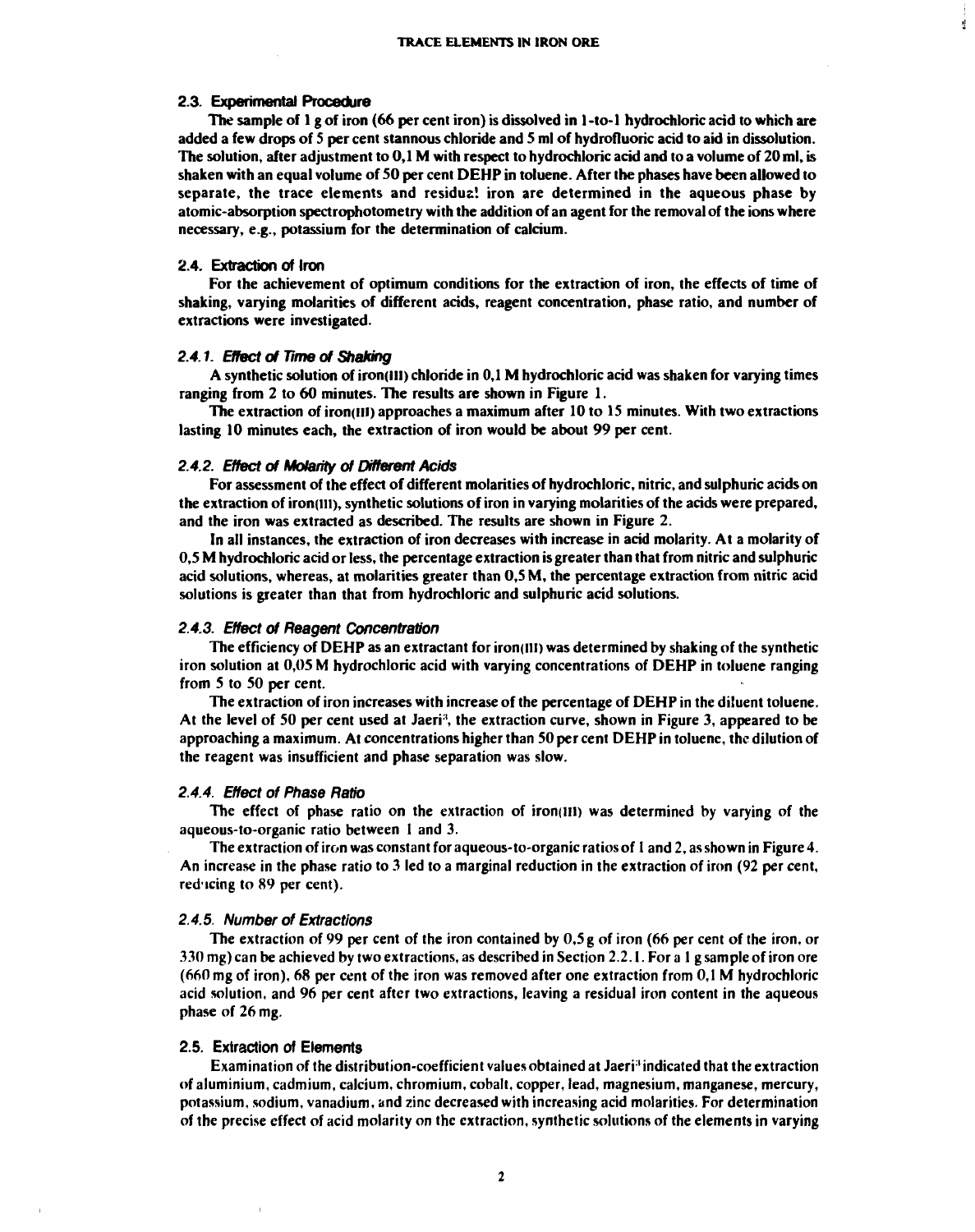**si** 

**molarities of hydrochloric, nitric, and sulphuric acids were prepared, and, after extraction, the elements were determined in the aqueous phase (Figures 5 to 10).** 

**In hydrochloric acid solutions, cadmium, calcium, chromium, cobalt, copper, lead, magnesium, mercury, potassium, sodium, and zinc are not extracted from solutions having a molarity of 0,1 or more. Manganese is not extracted from solutions having a molarity of 0,2 or more, and aluminium is not extracted from solutions having a molarity greater than 0,5. For vanadium, the extraction decreases with increase in molarity to 12 per cent extraction from a 1 M solution.** 

**In nitric acid solutions, cadmium, calcium, chromium, cobalt, copper, lead, manganese, mercury, nickel, potassium, and sodium are not extracted. Magnesium and zinc are not extracted from solutions having a molarity of 0.5 or more, and aluminium and vanadium extractions decrease to 4 per cent or less from 1 M solutions.** 

**In sulphuric acid solutions, extractions of manganese, potassium, and sodium increase with increasing molarity to between 10 and 20 per cent at 1 M, whereas the extraction of mercury remains fairly constant at 10 per cent for all molarities. Aluminium and zinc are not extracted from solutions having molarities of 0,5 or more, and vanadium is not extracted from solutions having molarities of 0,8 or more.** 

### **2.6. Interference Effects of Iron on Measurement by Atomic-absorption Spectrophotometry**

**In 1 M solutions, one extraction removes 72 per cent of the iron from hydrochloric acid solutions and 78 per cent of the iron from nitric acid solutions. Two extractions would remove 92 per cent and 95 per cent of the iron present in a 1 g sample of iron ore (66 per cent of the iron) from hydrochloric and nitric acid solutions respectively.** 

**After two extractions from hydrochloric acid and nitric acid solutions, the residual iron will give**  concentrations of 5 g/l and 4 g/l respectively in a volume for analysis of 10 ml after evaporation. For **determination of the effect of this iron on the atomic-absorption spectrophotometric determination of trace elements, a 10 ml multi-element solution containing 5 g/1 of iron was prepared. The results are shown in Table 2.** 

**Trace elements can be determined in the aqueous phase after extraction of iron from hydrochloric and nitric acid solutions in a 10 ml volume containing 5 g and 4 g of residual iron per litre respectively. Mercury, potassium, and sodium are slightly depressed, and calcium has an enhancement of about 8 per cent. The interference of the residual iron in the determination of these three elements can be eliminated by the use of matched standards or by an appropriate correction.** 

### **TABLE 2**

*Effect of residual iron on determination of trace elements by atomic-absorption spectrophotometry* 

| Concentration of iron present, 5 g/l |  |  |  |
|--------------------------------------|--|--|--|
|--------------------------------------|--|--|--|

| Element        | Amount of element,<br>p.p.m. | Recovery*<br>% |
|----------------|------------------------------|----------------|
| Al             | 100                          | 100            |
| ٧              | 100                          | 106            |
| Hg             | 200                          | 95             |
| Mn             | 30                           | 100            |
| Cr             | 20                           | 99             |
| Cu             | 10                           | 95             |
| Pb             | 5                            | 100            |
| C <sub>d</sub> | $\overline{2}$               | 100            |
| Zn             | 2                            | 102            |
| Ca             | $\overline{2}$               | 108            |
| Mg             | 2                            | 101            |
| Co             | 2                            | 100            |
| Ní             | 2                            | 100            |
| K              | 2                            | 94             |
| Na             | 2                            | 87             |

**\* In this report, the word** *recovery* **means the amount of element determined as a percentage of the amount present.**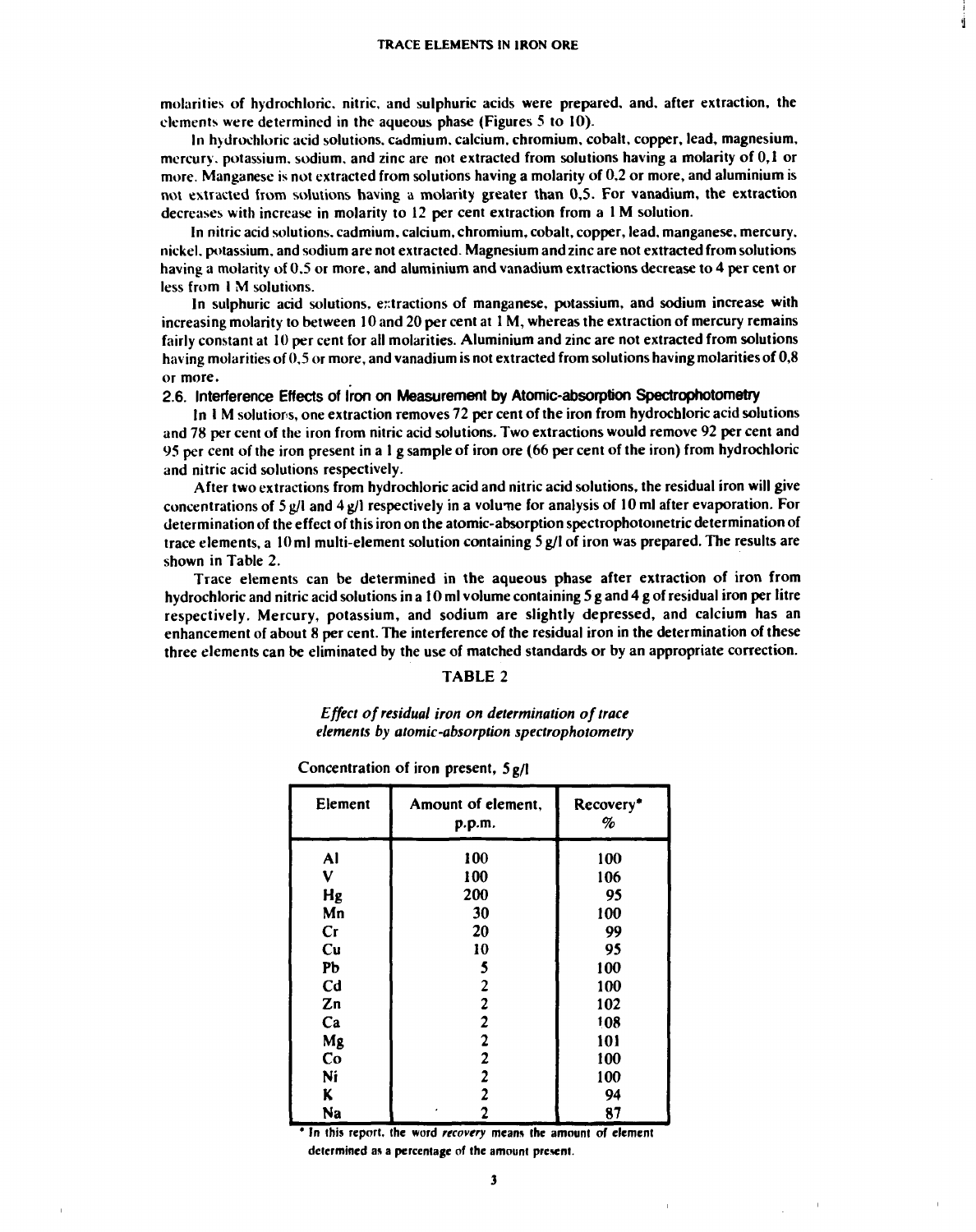# **2.7. Limits of Determination and Precision of Measurement**

**For improved sensitivity, the aqueous phase containing the trace elements can be evaporated to a volume of 10 ml after extraction of the iron. Table 3 shows the limits of determination after evaporation for trace elements in 1 g of iron ore having an iron content of 66 per cent.** 

**The precision of the separation was obtained by extraction of the trace elements from synthetic iron solutions followed by determination of the trace elements by atomic-absorption spectrophotometry. The results are shown in Table 4. The coefficient of variation ranges from 1 to 9 per cent, the higher values relating to concentrations of 2 p.p.m. or less.** 

**The recoveries range from 95 to 104 per cent and are within the expected variation for determination by atomic-absorption spectrophotometry, those for chromium and zinc (110 per cent) and for calcium (115 per cent) being high. As calcium is an extremely sensitive element and contamination from acids and other sources is high, the recovery is regarded as being acceptable at this low concentration.** 

#### **TABLE 3**

| Element                | Limits of determination<br>(after evaporation to 10 ml)<br>p.p.m. |
|------------------------|-------------------------------------------------------------------|
| Al                     | 100                                                               |
| V                      | 100                                                               |
| Hg                     | 200                                                               |
| Mn                     | 25                                                                |
| $\mathbf{C}\mathbf{r}$ | 10                                                                |
| Cu                     | $\boldsymbol{2}$                                                  |
| PЬ                     | 5                                                                 |
| Co                     | 10                                                                |
| Ni                     | 10                                                                |
| K                      | 5                                                                 |
| Cd                     | $\mathbf{2}$                                                      |
| Zn                     | $\mathbf{2}$                                                      |
| Ca                     | $\boldsymbol{2}$                                                  |
| Mg                     | $\boldsymbol{2}$                                                  |
| Na                     | 2                                                                 |

*Limits of determination of elements in the equivalent of1 g of sample* 

### **3. DISCUSSION**

**The sensitivity and limits of determination are dependent on the mass of sample taken and the volume of solution finally obtained for analysis, and therefore it is important to have more sensitive methods of analysis available. Flameless atomic-absorption spectrophotometry, emission spectrography using the induction-coupled plasma torch, instrumental neutron-activation analysis, and spark-source mass spectrometry are all multi-element techniques of high sensitivity with which it may be possible to determine concentrations in the region of 1 p.p.m. in a sample as small as 1 g.** 

**If a determination of vanadium is not required, the extraction can be carried out from 0,4 to 0,5 M solutions, when the residual iron will be only 20 mg. Under these conditions, further concentration by evaporation to a sample volume of 5 ml with resulting increase in sensitivity is possible, whereas concentration to a volume of 2 ml for a single-element determination after extraction from 0,5 to 1 M solutions of acid would be effective if the method of standard additions or matched standards were used.** 

**The determination of mercury depends on whether a method of dissolution is used whereby the mercury is contained in solution. A full recovery of mercury will not be obtained from dissolution by acid attack.** 

**Different batches of DEHP contain varying amounts of the trace elements of interest, particularly the alkali and alkaline-earth elements, and, prior to use, the DEHP must be cleaned by washing with 1 M solutions of hydrochloric or nitric acid.** 

**4**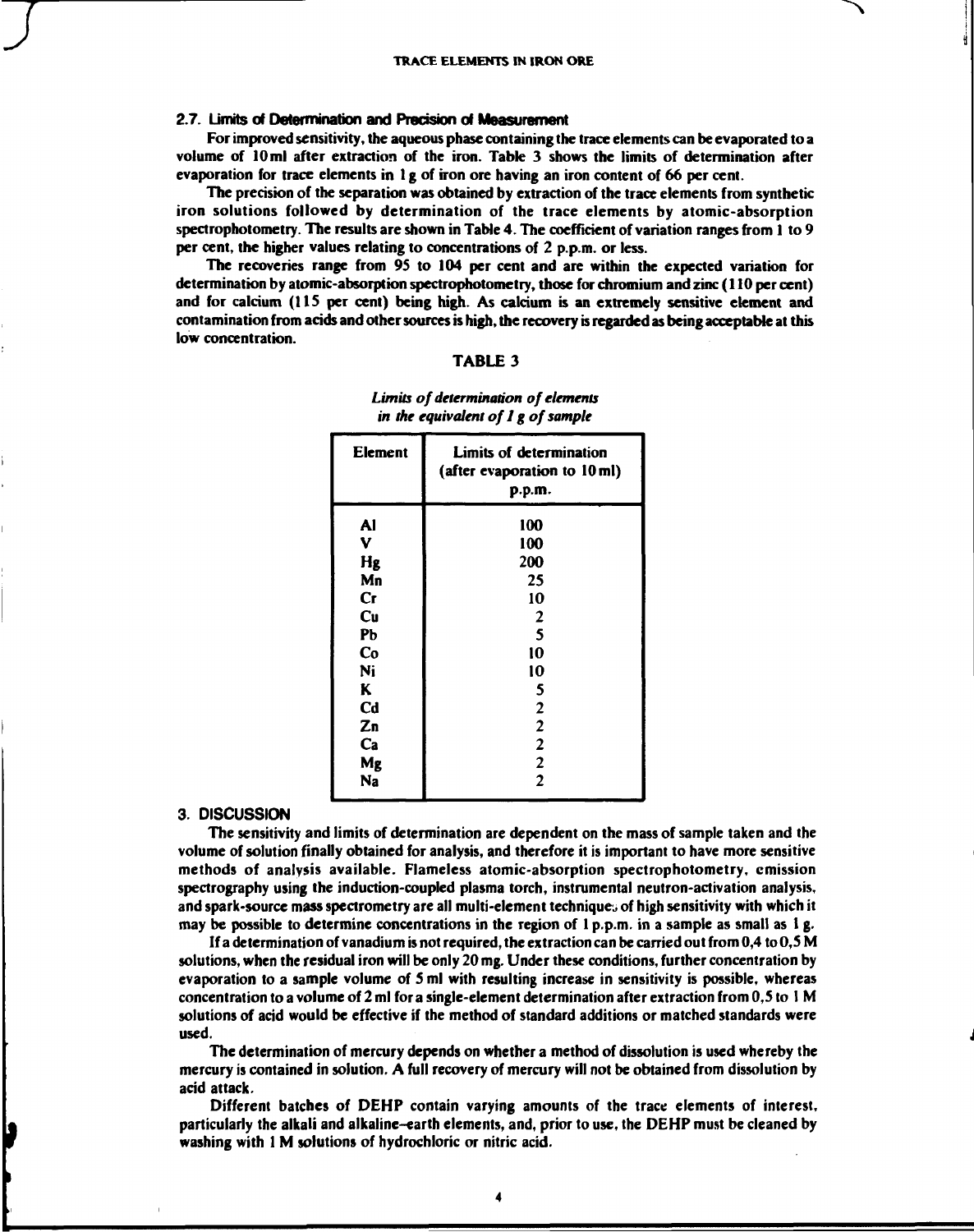#### **TRACE ELEMENTS IN IRON ORE**

### **TABLE 4**

### *Precision of determination of elements*

**Amount of solutions for analysis 10 ml No. of determinations** 

|                                            | <b>Al</b> | V     | Hg    | Mn    | Cr    | <b>Cu</b>               | Pb    | C <sub>d</sub> | Zn             |
|--------------------------------------------|-----------|-------|-------|-------|-------|-------------------------|-------|----------------|----------------|
| <b>Amount of element</b><br>added, $\mu$ g | 100       | 100   | 200   | 25    | 10    | $\overline{\mathbf{2}}$ | 5     | $\overline{2}$ | $\overline{2}$ |
| Mean amount in<br>solution, p.p.m.         | 9,5       | 10,1  | 20,4  | 2,6   | 1,1   | 1,9                     | 0,52  | 0,19           | 0,22           |
| Recovery, %                                | 95,0      | 101,0 | 102,0 | 104,0 | 110,0 | 95,0                    | 104,0 | 95,0           | 110            |
| <b>Standard deviation</b>                  | 0,22      | 0,11  | 0,48  | 0,07  | 0,09  | 0,09                    | 0,04  | 0,009          | 0,02           |
| Coefficient of<br>variation, %             | 2,3       | 1,1   | 2,6   | 2,7   | 8,9   | 5,2                     | 7,5   | 4,9            | 9,2            |

| Ca           | Mg                      | Co    | Ni    | Na    | K     |
|--------------|-------------------------|-------|-------|-------|-------|
| $\mathbf{2}$ | $\overline{\mathbf{2}}$ | 20    | 20    | 20    | 10    |
| 0,23         | 0,20                    | 2,0   | 2,0   | 2,0   | 1,0   |
| 115,0        | 100,0                   | 100,0 | 100,0 | 100,0 | 100,0 |
| 0,02         | 0,01                    | 0,06  | 0,09  | 0,06  | 0,05  |
| 9,3          | 5,8                     | 2,9   | 4,7   | 2,9   | 5,1   |

**The time of analysis for the separation and determination by atomic-absorption spectrophotometry of thirteen elements in four samples of iron ore (single determination) is about one day. The limits of determination are ten times better than those obtained for samples in which, because of their salt concentration, the iron had not been extracted and measured in an analysis volume of 100 ml (see Table 3).** 

# **4. CONCLUSIONS**

**Trace elements in iron ores can be separated from the matrix element by liquid-liquid extraction of iron with cation exchanger DEHP and concentration of the trace elements by evaporation. The determination of the elements can be done by any suitable analytical technique (in this instance atomic-absorption spectrophotometry, when limits of determination for most elements of 2 to 10 p.p.m. are obtained).** 

# **5. REFERENCES**

**1. ROSS, W.J , and WHITE, J.C. Extraction of metal ions with di-(2-ethylhexyl) phosphoric acid. Tennessee, Oak Ridge National Laboratory,** *52-2-37.***1957.**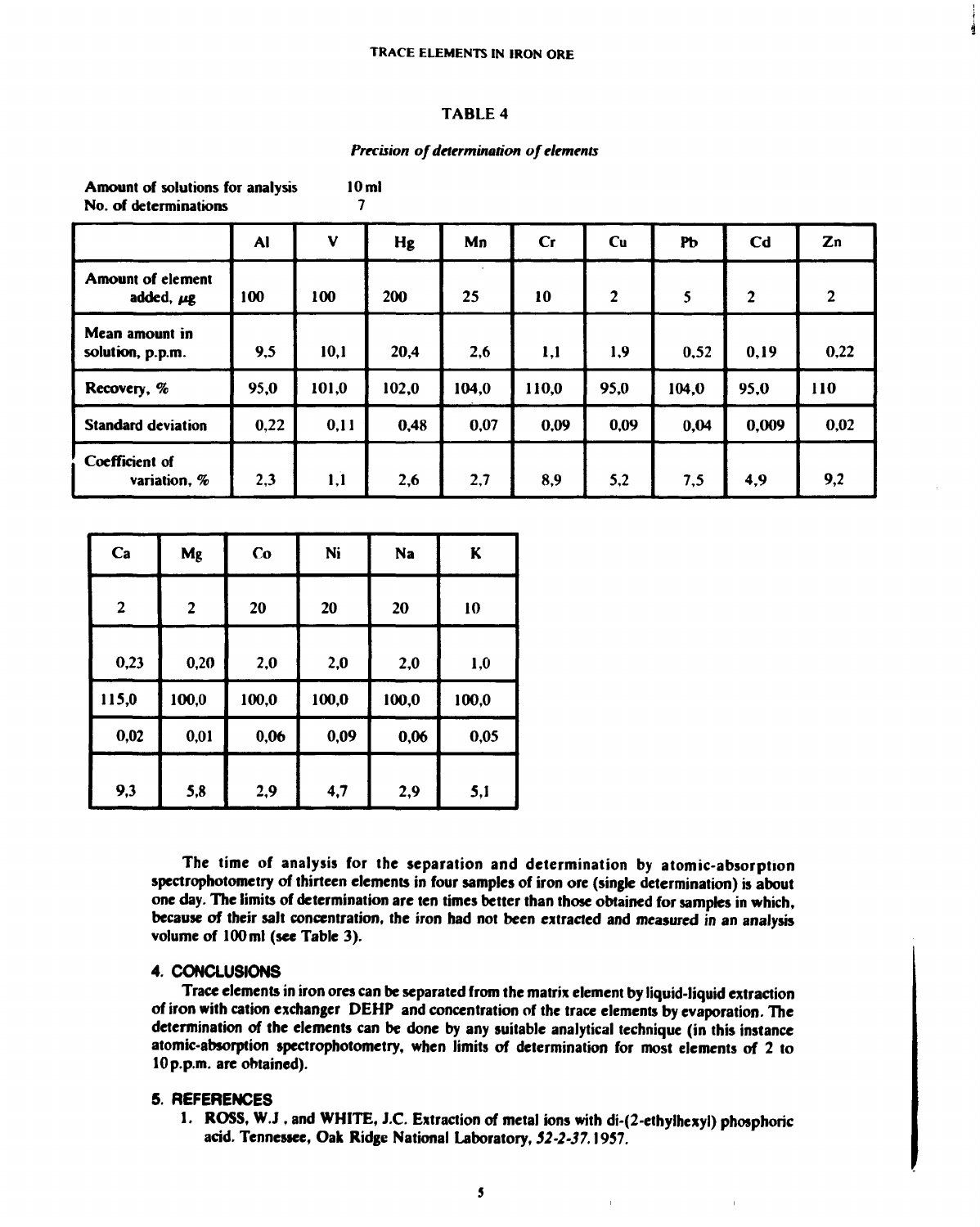#### **TRACE ELEMENTS IN IRON ORE**

**2. ALIAN, A., and HAGGAG, A. Extraction and separation of antimony(lil) and (V) by a liquid cation-exchanger HDEHP.** *J. radioanalyt. Chem.,* **vol. 20. 1974. pp. 429-442.** 

Ń

**3. JAPANESE ATOMIC ENERGY RESEARCH INSTITUTE. Data of inorganic solvent extraction (1). Japanese Atomic Energy Research Institute,** *U'DC 543.7.05.* **1963.** 



**FIGURE 1 Effect of time of shaking on extraction of iron**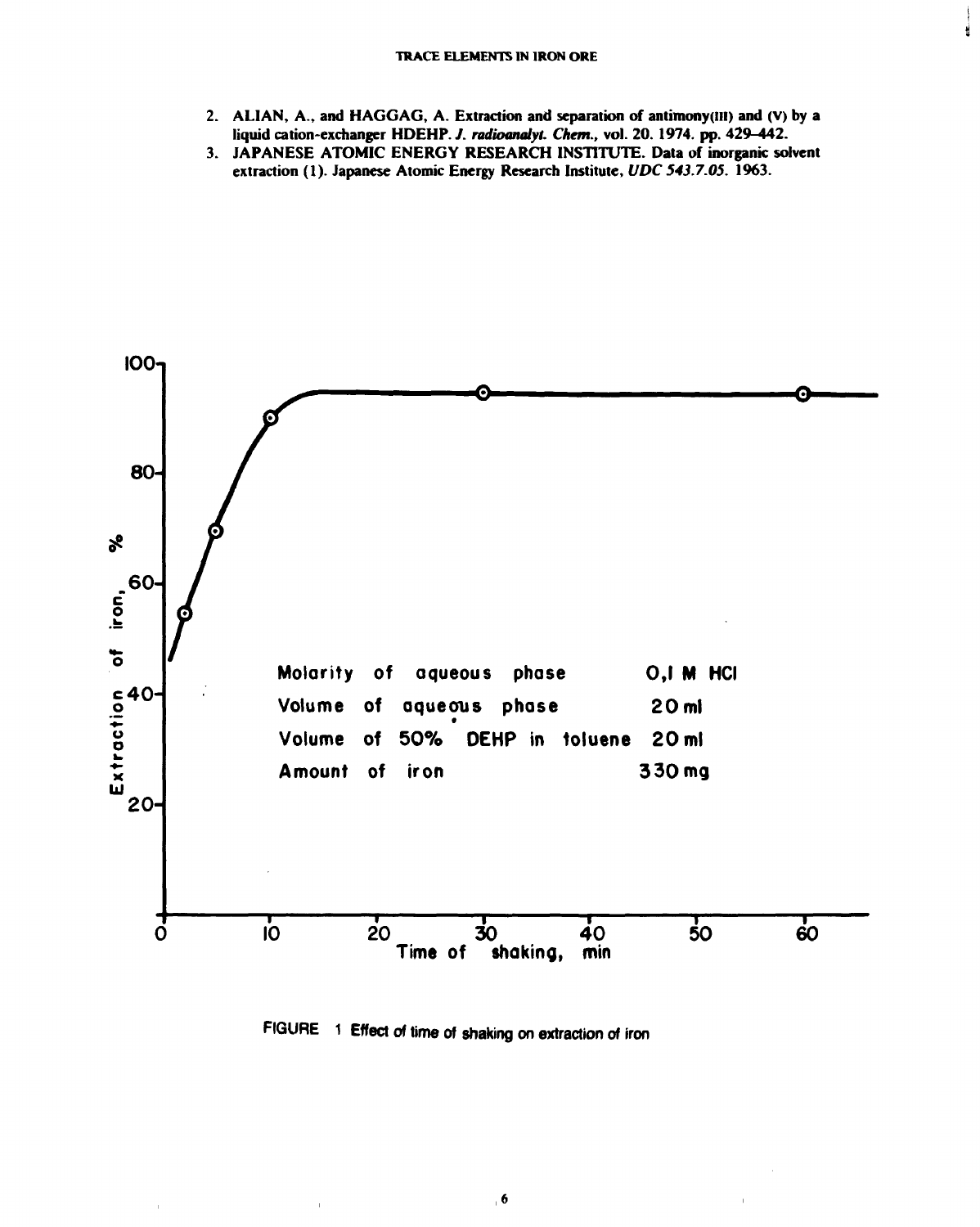

 $\rightarrow$ 

**FIGURE 2 Effect** of molarities of hydrochloric, sulphuric, and nitric acids on extraction of iron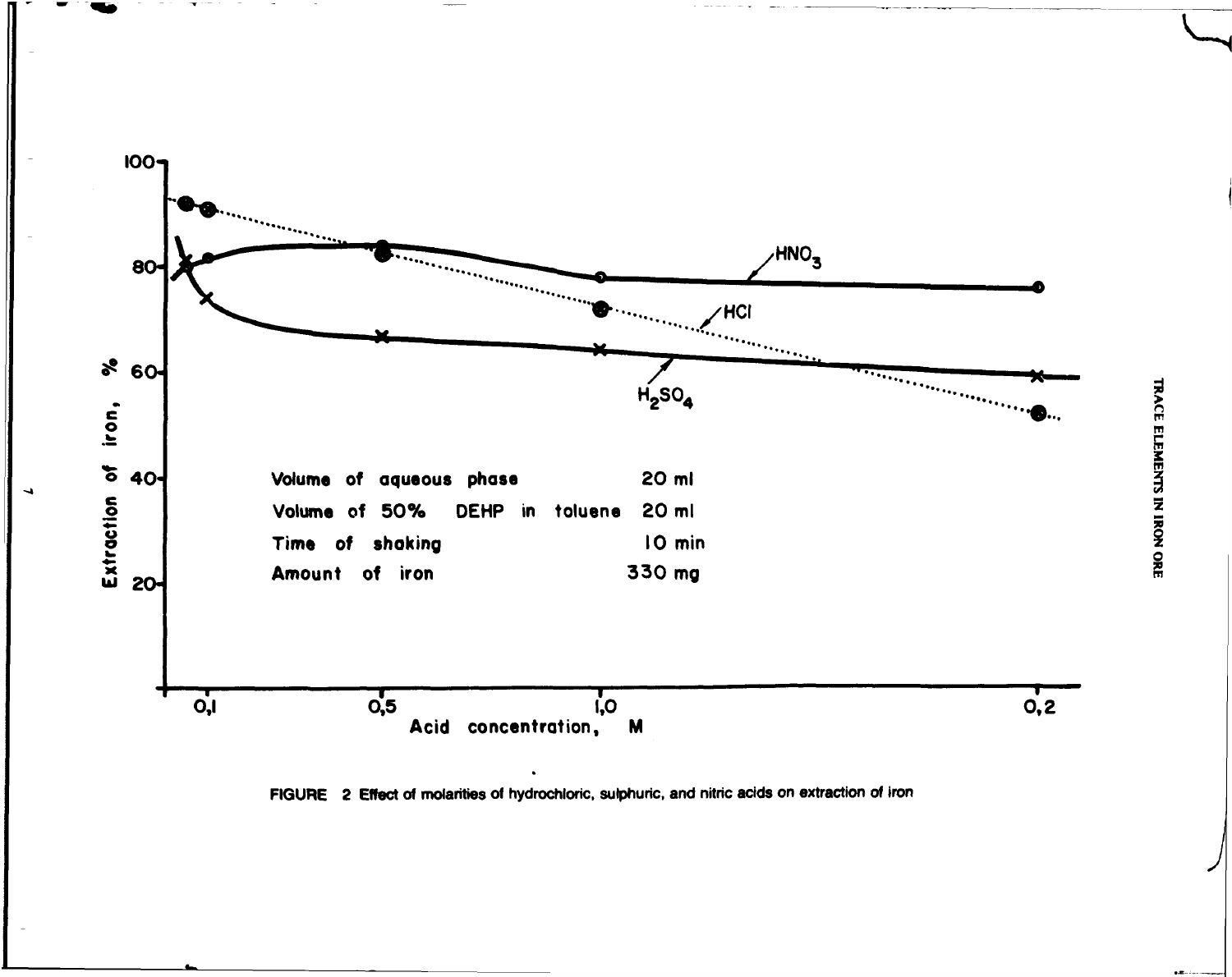

FIGURE 3 Effect of concentration of DEHP on extraction of iron





þ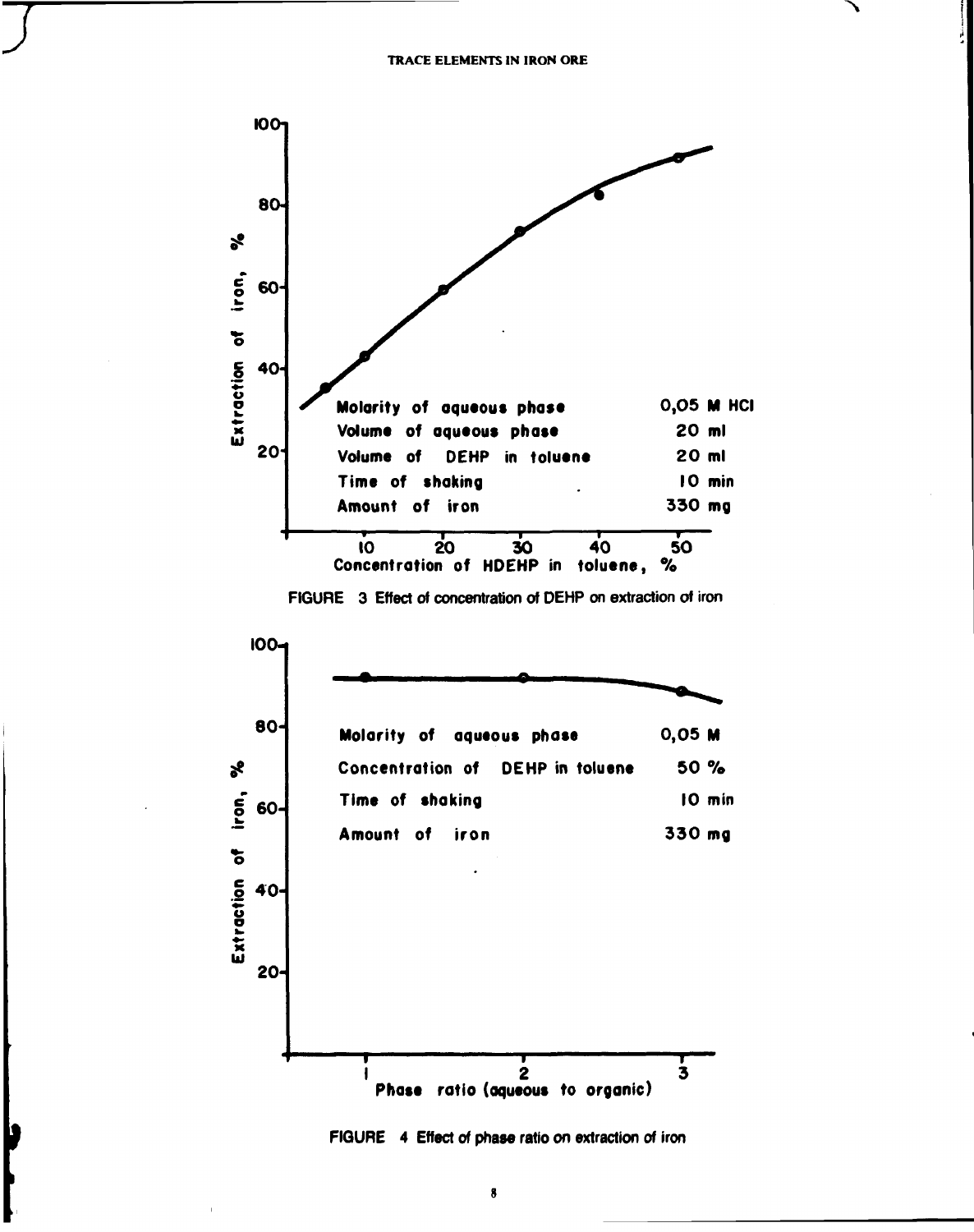

 $\bullet$ 

**FIGURE 5 Effect of molarity of hydrochloric acid on extraction of aluminium, cobalt, mercury, nickel, and vanadium**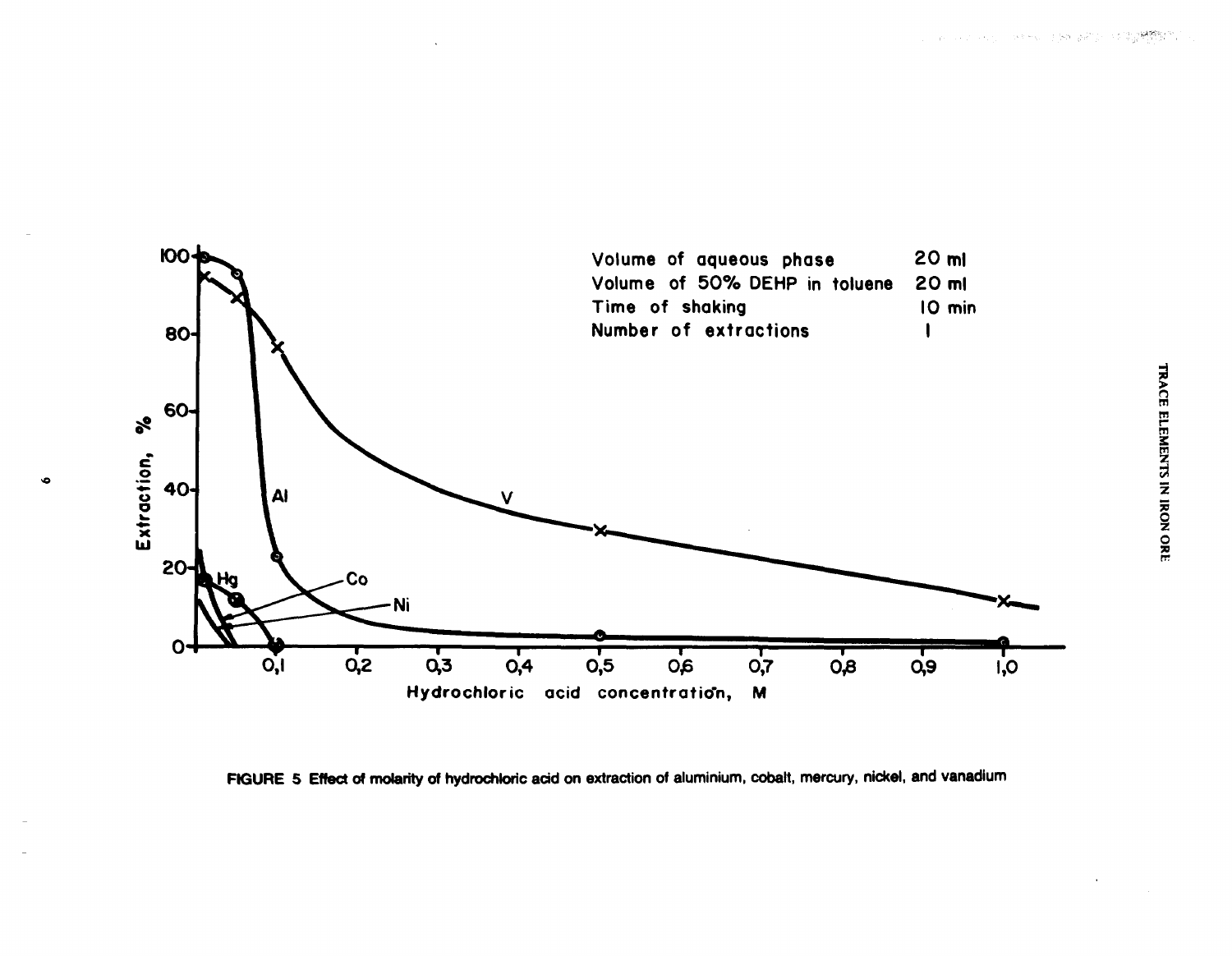





FIGURE 7 Effect of molarity of hydrochloric acid on extraction of cadmium, calcium, magnesium, and zinc

 $\bar{1}$ 

 $\mathbb{L}$ 

 $\hat{\mathbf{r}}$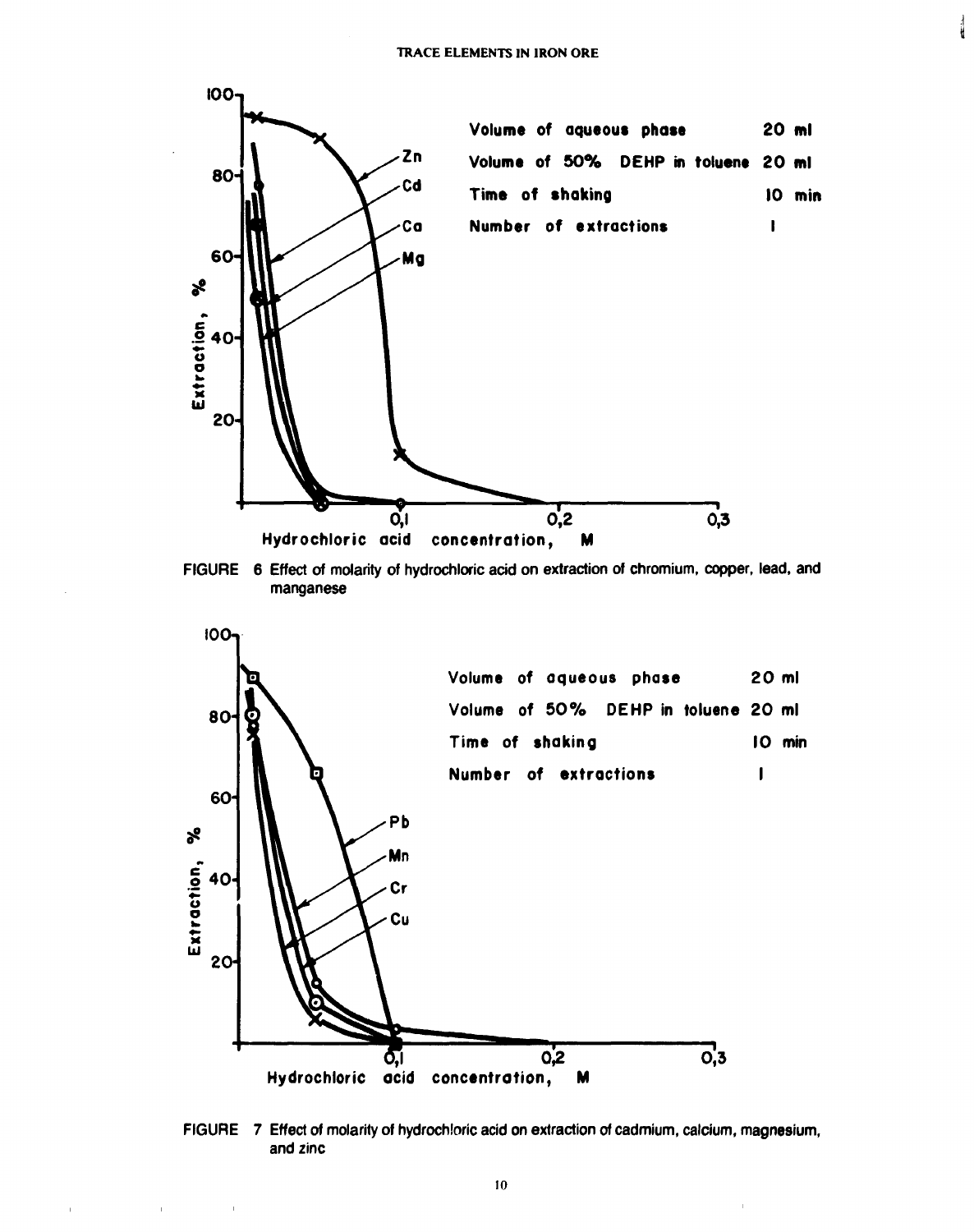

**FIGURE 8 Effect of molarity of nitric acid on extraction of aluminium, magnesium, vanadium, and zinc** 

**^**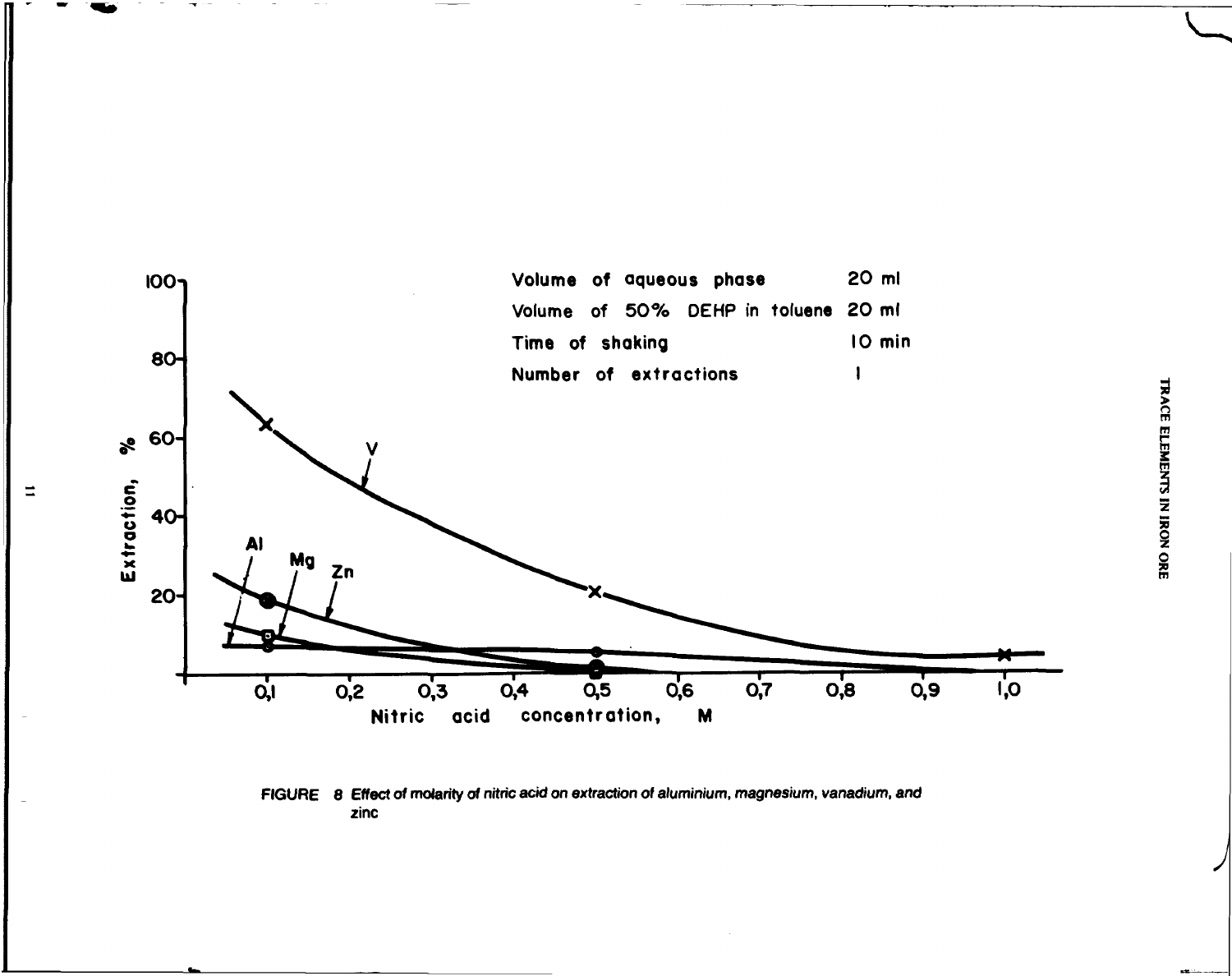

**FIGURE 9 Effect of molprity of sulphuric acid on extraction of aluminium, mercury, vanadium, and zinc.** 

 $\mathbf{r}$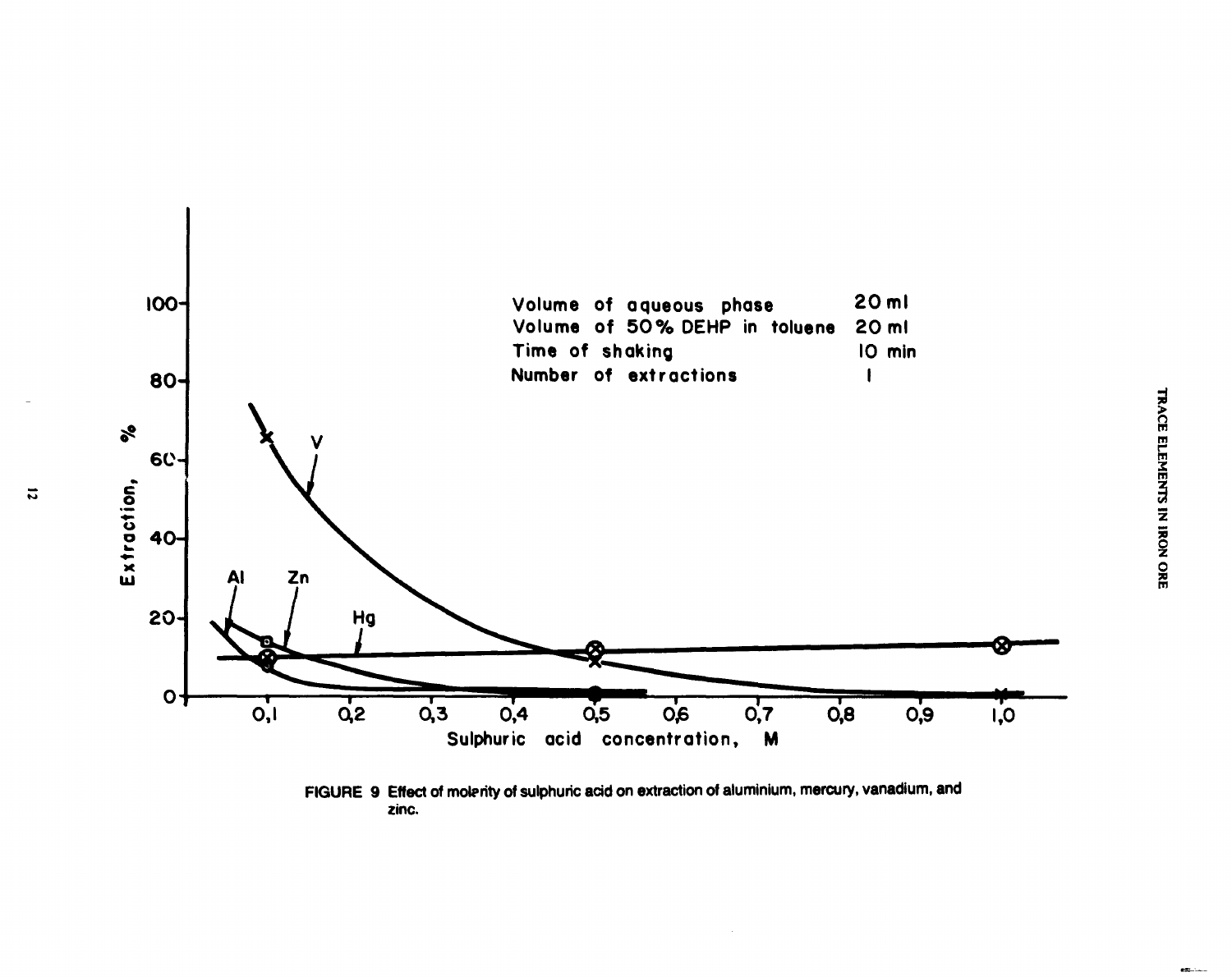

**FIGURE 10 Effect of molarity of sulphuric acid on extraction of manganese, potassium, and sodium**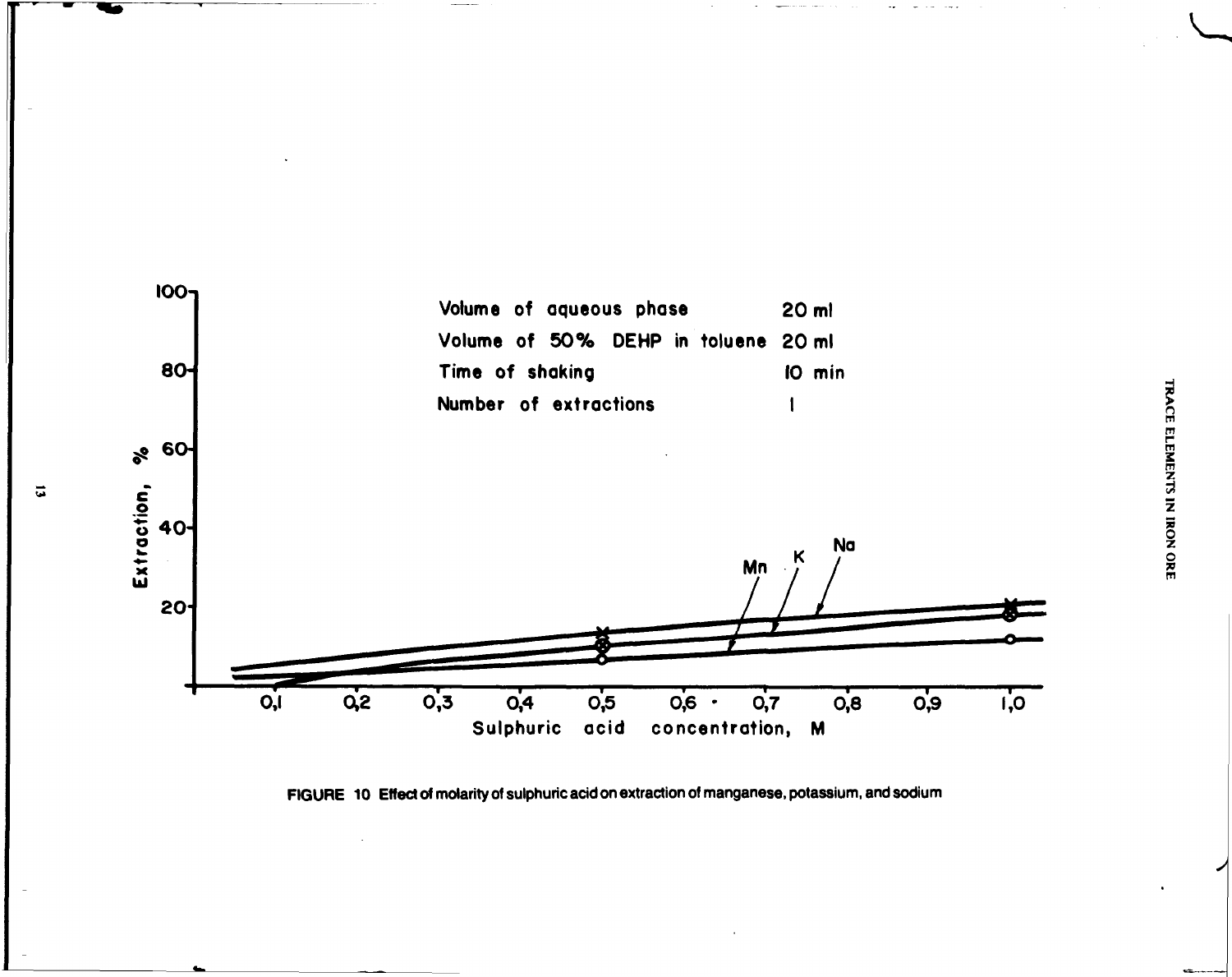À

# APPENDIX

# **SEPARATION AND DETERMINATION OF TRACE ELEMENTS IN IRON ORES (LABORATORY METHOD NO. 26/38)**

# 1. OUTLINE

**After dissolution of the sample, the iron is separated from the trace elements by liquid-liquid extraction with a cation exchanger, di-(2-ethylhexyl) phosphoric acid (DEHP). The trace elements are determined in the aqueous phase by atomic-absorption spectrophotometry.** 

### 2. APPLICATION

**Tlr; procedure is applicable to the separation, concentration, and determination of aluminium, cadmium, calcium, chromium, cobalt, copper, lead, magnesium, manganese, nickel, potassium, sodium, vanadium, and zinc in iron ores.** 

# **TABLE 1-1**

### *Limits of determination*

Mass of iron-ore sample 1 g **Volume of solution for analysis 10 ml** 

|                           | Trace element Limit of determination<br>p.p.m. |
|---------------------------|------------------------------------------------|
| Al, V                     | 100                                            |
| Mn                        | 25                                             |
| Cr, Co, Ni                | 10                                             |
| Pb. K                     | 5                                              |
| Cu, Cd, Zn,<br>Ca, Mg, Na |                                                |

# 3. REAGENTS

**All reagents used should be of Merck Analar-grade or of equivalent quality. Water that has been distilled three times should be used for all solutions and rinsing of apparatus.** 

*(1) Hydrochloric Acid, I to I* 

**Dilute 1000 ml of 12 N hydrochloric acid to 2000 ml with water.** 

*(2) Stannous Chloride Solution, 50g/l* 

Dissolve 5 g of SnCl<sub>2</sub>·2H<sub>2</sub>O in 16 ml of 12 N hydrochloric acid. Warm if necessary and dilute **to 100 ml with water.** 

*(3) Hydrofluoric Acid* 

### *(4) DEHP-Toluene Solution, SO per cent (vlv)*

**Dilute 200 ml of DEHP to 400 ml with toluene. Transfer the solution to a 1 -litre separating funnel, add 400 ml of 1 -to-1 hydrochloric acid, and shake for 10 minutes. Allow the phases to separate, and discard the lower (aqueous) phase. Repeat the washing twice with 400 ml portions of 1-to-l hydrochloric acid. Store the DEHP-toluene solution in a clean, dry reagent bottle.** 

### *(5) Potassium Nitrate Solution, 100 gll*

Dissolve 10g KNO<sub>3</sub> in 100 ml of 4 per cent (v/v) nitric acid.

### *(6) Slock Solution*

**Stock solutions for aluminium, cadmium, calcium, chromium, cobalt, copper, lead, magnesium, manganese, nickel, potassium, sodium, vanadium, and zinc are prepared as described in the Varian Techtron Manual. • All stock solutions have a concentration of 1 g of the clement per litre.**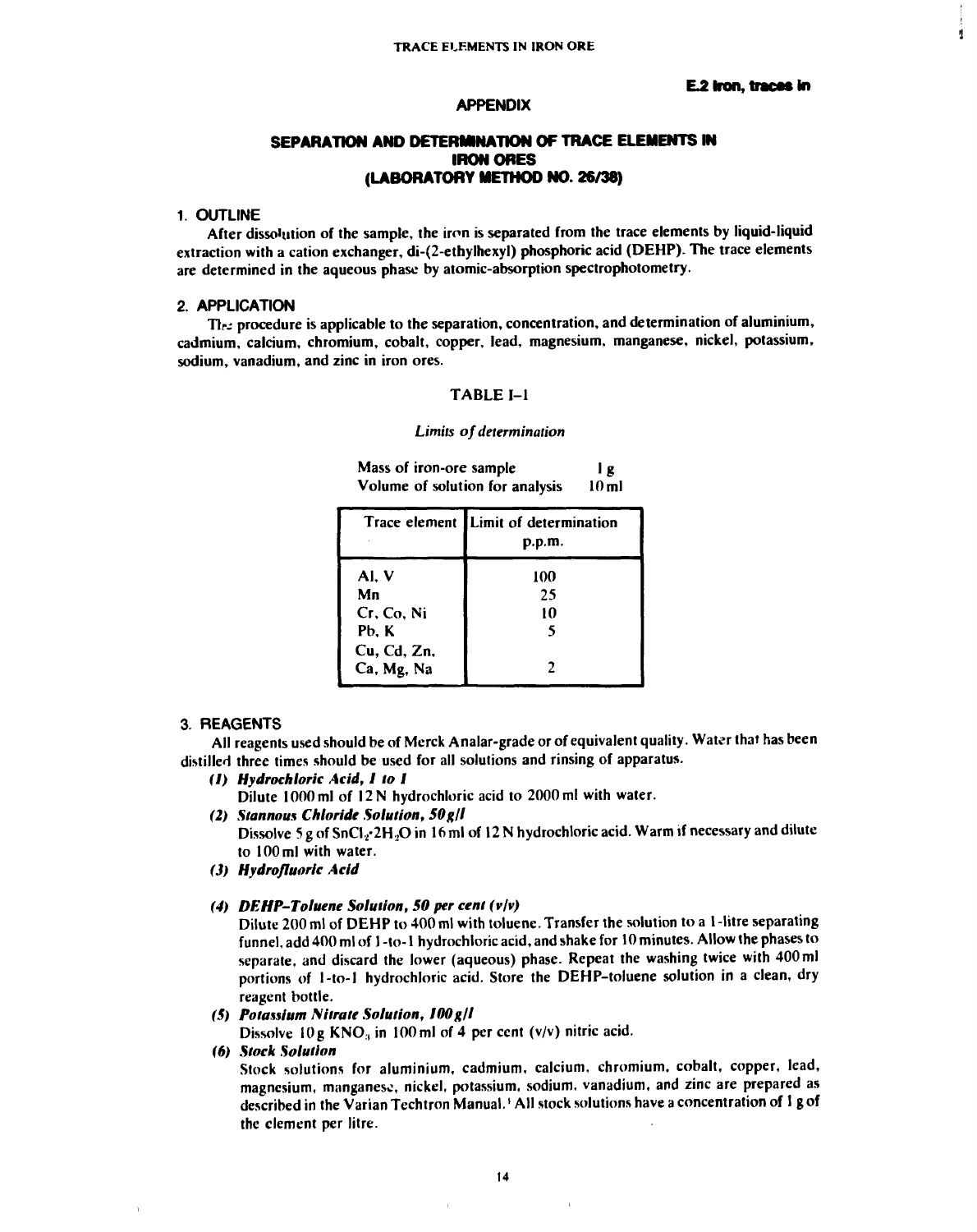ă,

# **4. PROCEDURE**

# **4.1. Dissolution of Sample**

- **a. Transfer two 1 g portions of iron ore to Teflon beakers (Note 1).**
- **b. Add SO ml of 1 -to-1 hydrochloric acid, 10 drops of S per cent stannous chloride solution, and 5 ml of hydrofluoric acid.**
- **c. Warm until dissolution is complete, then evaporate to 7 ml, and cool (see Notes 2 to 5).**

# **4.2. Extraction of Iron**

- **a. Transfer the solution to a 100 ml separating funnel and dilute to 40 ml with water.**
- **b. Add 40 ml of SO per cent DEHP in toluene and shake for 10 minutes.**
- **c. Allow the phases to separate. Transfer the aqueous phase to a clean 100 ml separating funnel and repeat the extraction with a further 40 ml portion of SO per cent DEHP in toluene.**
- **d. Allow the phases to separate. Transfer the aqueous phase to a clean 100 ml separating funnel and wash with 20 ml of toluene by shaking for 30 seconds.**

# **4.3. Method of Determination**

- **a. Transfer the aqueous phase to a 100 ml squat beaker and evaporate to a moist state.**
- **b. Add 1 ml of hydrochloric acid, and, to the sample in which calcium is to be determined, add 1 ml of 10 per cent potassium nitrate solution.**
- **c. Transfer the sample to a 10 ml flask and dilute to volume.**
- **d. Determine aluminium, cadmium, calcium, copper, magnesium, sodium, vanadium, and zinc on the solution containing potassium nitrate, and chromium, cobalt, lead, manganese, nickel, and potassium on the solution that does not contain potassium nitrate, by atomic-absorption spectrophotometry against calibration standards prepared as described in Sections 5.1 and 5.2".**

# **5. CALIBRATION**

- **5.1. Calibration Standards for Aluminium, Cadmium, Calcium, Copper, Magnesium, Sodium, Vanadium, and Zinc** 
	- *(1) Working Solutions for Aluminium and Vanadium*  **In one volumetric flask dilute 25 ml of each of the stock solutions of aluminium and vanadium to 50 ml with 10 per cent hydrochloric acid.**   $1 \text{ ml} = 500 \mu\text{g}$  of aluminium and vanadium.
	- *(2) Working Solutions for Cadmium, Calcium, Copper, Magnesium, Sodium, and Zinc*  **In one volumetric flask dilute 10 ml of the stock solutions of cadmium, calcium, copper, magnesium, sodium, and zinc to 100 ml with 10 per cent hydrochloric acid.**   $1 \text{ ml} = 100 \mu\text{g}$  of cadmium, calcium, copper, magnesium, and sodium. **Dilute 10ml of this working solution to 100ml with 10 per cent hydrochloric acid.**   $1 \text{ ml} = 10 \mu g$  of calcium, cadmium, copper, magnesium, sodium, and zinc.
	- **a. Accurately transfer 0,1,2,3, and 5 millilitres of working solution containing aluminium and vanadium to a set of 50 ml flasks.**
	- **b. To the same set, add 0,1,2, 5, and 10 millilitres of working solution containing cadmium, calcium, copper, magnesium, sodium, and zinc.**
	- **c. Add 5 ml of 10 per cent potassium nitrate solution to each of the flasks.**
	- **d. Make up to volume with 10 per cent hydrochloric acid. The concentrations of the elements are listed in Table 1-2.**
- **5.2. Calibration Standards for Chromium, Cobalt, Lead, Manganese, Nickel, and Potassium** 
	- *(1) Working Solution for Manganese*  **Dilute 25 ml of manganese stock solution to 200 ml with 10 per cent hydrochloric acid.**   $1 \text{ ml} = 125 \mu\text{g}$  of manganese.
	- *(2) Working Solutions for Chromium, Cobalt, and Nickel*  **In one volumetric flask dilute 5 ml of each of the stock solutions of chromium, cobalt, and nickel to 100 ml with 10 per cent hydrochloric acid.**   $1 \text{ m}$  = 50  $\mu$ g of chromium, cobalt, and nickel.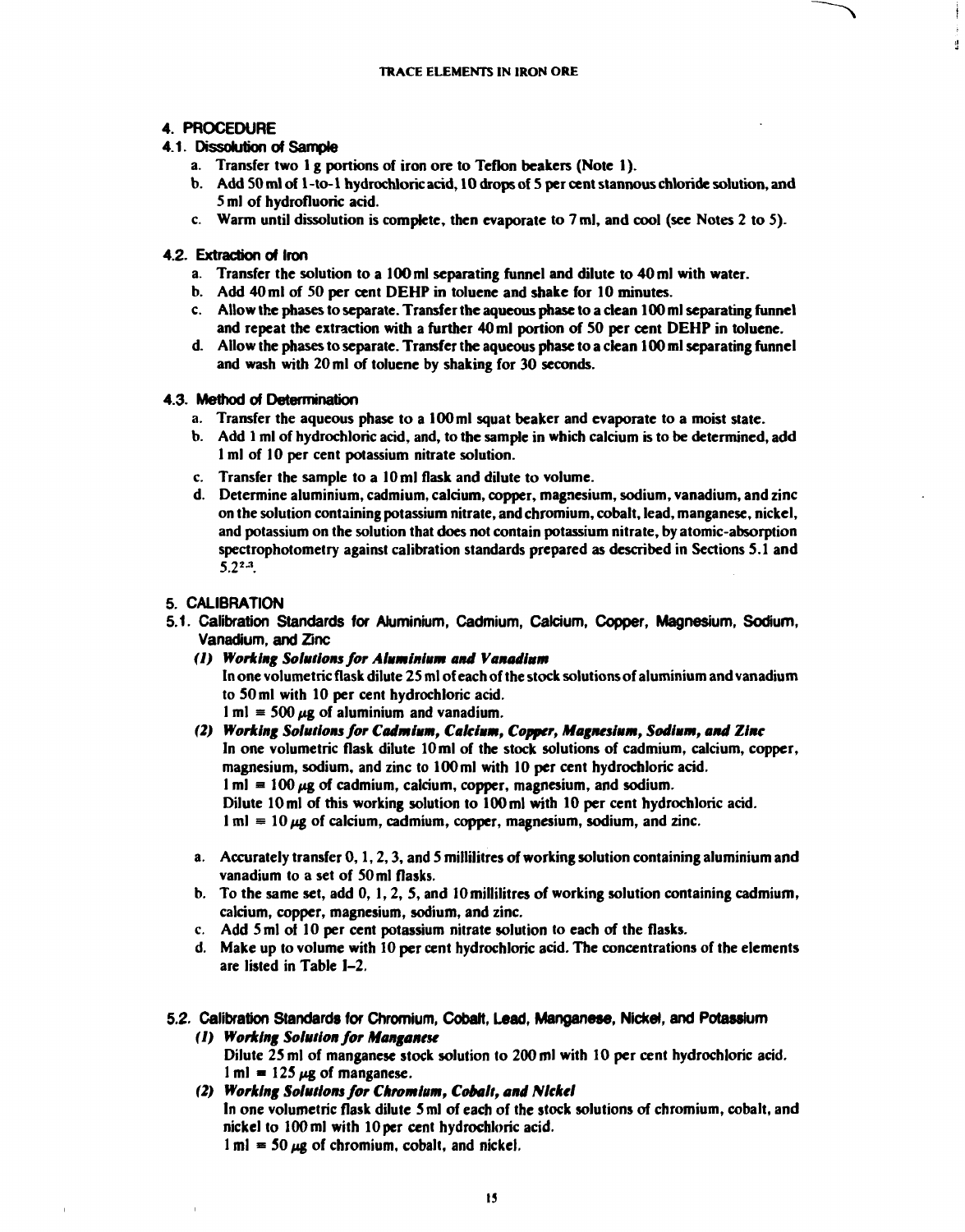### TABLE 1-2

| Element                | Concentration, p.p.m. |     |     |    |    |
|------------------------|-----------------------|-----|-----|----|----|
| AI. V                  |                       | 10  | 20  | 30 | 50 |
| Cd, Ca, Cu, Mg, Na, Zn |                       | 0,2 | 0.4 |    |    |

*Concentrations of aluminium, cadmium, calcium, copper, magnesium, sodium, vanadium, and zinc* 

# *(3) Working Solutions for Lead and Potassium*

In one volumetric flask dilute 2,5 ml of each of the stock solutions of lead and potassium to 100 ml with water.

1 ml = 25  $\mu$ g of lead and potassium.

- a. Accurately transfer 0,1,2,4, and 8 millilitres of manganese working solution to a set of 50 ml flasks.
- b. To the same set, add 0,1, 2,5, and 10 millilitres of working solution containing chromium, cobalt and nickel, and 0,1, 2,5, and 10 millilitres of combined lead and potassium working solution.
- c. Make up to volume with 4 per cent hydrochloric acid. The concentrations of the elements are listed in Table 1-3.

### TABLE 1-3

| Element    | Concentration, p.p.m. |     |  |     |    |  |  |  |
|------------|-----------------------|-----|--|-----|----|--|--|--|
| Mn         | 10<br>2,5<br>20<br>0  |     |  |     |    |  |  |  |
| Cr. Co, Ni | O                     |     |  |     | 10 |  |  |  |
| Pb, K      | 0                     | 0.5 |  | 2,5 |    |  |  |  |

*Concentrations of chromium, cobalt, lead, manganese, nickel, and potassium* 

# **6. CALCULATION**

Measure the absorbancc of the standard solutions and plot a calibration curve of absorbance versus concentration.

Calculate as follows:

trace element, p.p.m.  $= \frac{\text{p.p.m. from graph} \times \text{volume of solution}}{\text{mean of normal}}$ .

## mass of sample

Alternatively, use a desk-top computer to compute the calibration curve and calculate the trace-element concentration.

### **7. NOTES**

þ

- (1) Teflon beakers are used so that contamination is minimized.
- (2) Any residue can be filtered off and, after ignition of the paper, can be fused in a zirconium crucible with a minimum of sodium peroxide. After leaching in water and acidifying with hydrochloric acid, add the solution to the sample solution before evaporating to 7 ml. Standards matched with respect to the sodium introduced hy the fusion must be used to compensate for any interference by the sodium on the determination of the trace elements by atomic-absorption spectrophotometry. Sodium cannot be determined as a trace element in the sample after fusion of any residue.

**16**